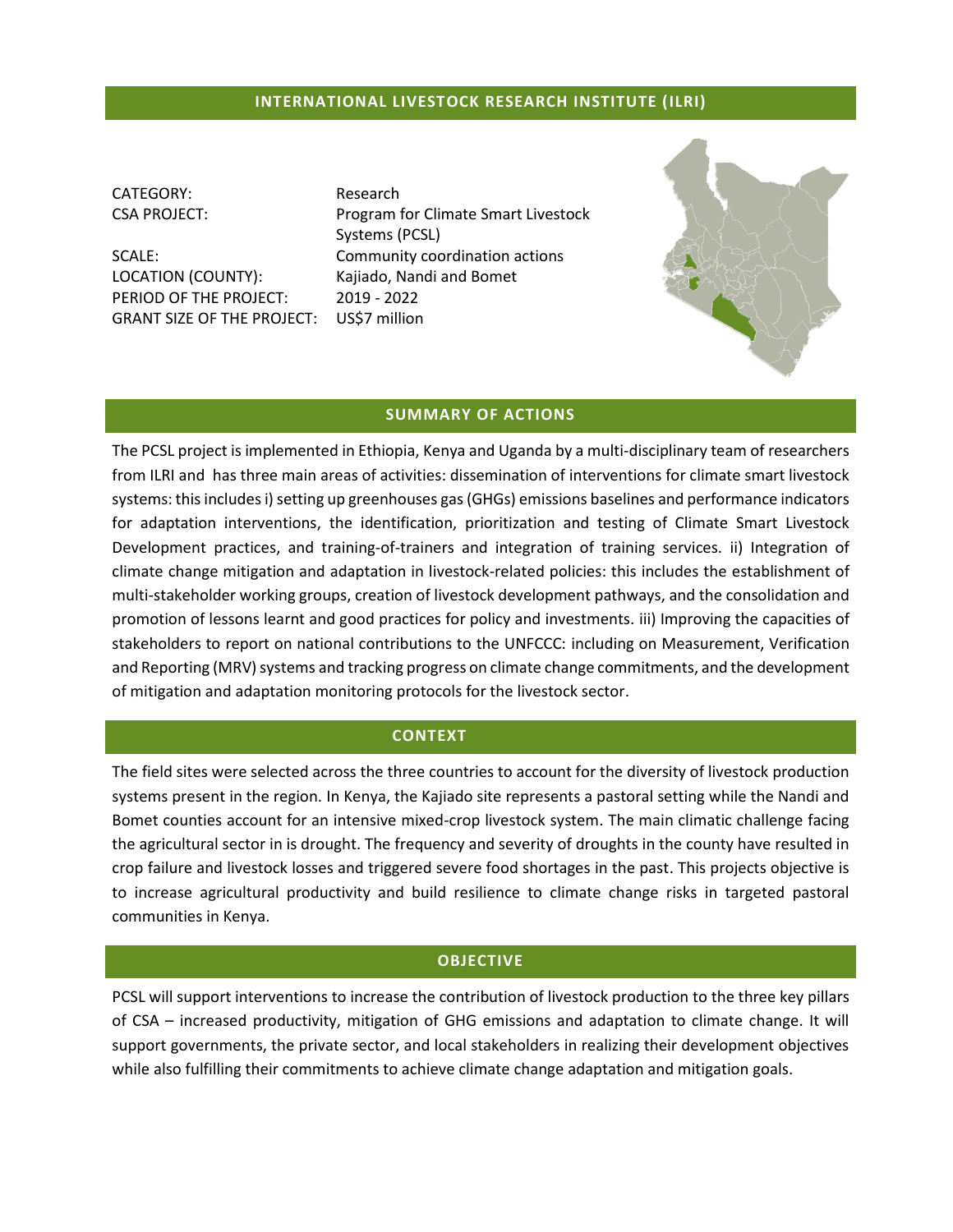# **KEY INTERVENTIONS**

| <b>FARM LEVEL</b>   | <b>TARGET (NO. OF</b><br><b>FARMERS</b> ) | <b>INDICATORS MONITORED</b>                                    |
|---------------------|-------------------------------------------|----------------------------------------------------------------|
| Climate smart       | Livestock keepers                         | Livestock keepers trained on climate smart livestock           |
| livestock practices |                                           | systems.                                                       |
| <b>BEYOND FARM</b>  | <b>TARGET BENEFICIARIES</b>               | <b>INDICATORS MONITORED</b>                                    |
| <b>LEVEL</b>        |                                           |                                                                |
| Gender (Youth and   | Women in the locations                    | At least one third of participants to the trainings are women. |
| Women inclusion in  | PCSL is active in.                        |                                                                |
| CSA)                |                                           |                                                                |

# **PARTICIPATION IN KEY CLIMATE & AGRICULTURE NETWORKS**

PCSL is a member of CGIAR research program on Climate Change, Agriculture and Food Security (CCAFS). and the Kenya Climate Smart Agriculture Multi stakeholder Platform.

|                                              | <b>INVOLVEMENT IN CSA</b>   | <b>RELEVANCE OF CSA MSP TO WORK</b>       |  |  |
|----------------------------------------------|-----------------------------|-------------------------------------------|--|--|
|                                              | Research                    | Networking<br>٠                           |  |  |
| $\bullet$                                    | Policy formulation          | Reporting and showcasing<br>$\bullet$     |  |  |
| $\bullet$                                    | Knowledge dissemination     | Knowledge dissemination<br>$\bullet$      |  |  |
| $\bullet$                                    | Technology transfer         | Influence policy environment<br>$\bullet$ |  |  |
| $\bullet$                                    | Coordination and networking |                                           |  |  |
| <b>RECOMMENDATION ON WAYS TO SUPPORT MSP</b> |                             |                                           |  |  |

- Developing specific climate smart agriculture policies, legislations, strategies, plans
- Dissemination of climate smart agriculture knowledge and technologies
- Developing capacities of key actors involved in climate smart agriculture implementation
- Mobilizing actors and facilitating dialogue on climate smart agriculture issues/actionsConduct research to provide scientific evidence (related to livestock and also GHGs)

### **LESSONS LEARNED AND CHALLENGES IN IMPLEMENTATION OF CSA PROJECT**

PCSL being in its first year of implementation, concrete lessons learnt and challenges from implementation are still being collected. In general, we have found that there is a lack of awareness of livestock's potential contribution to productivity, food security and GHG emissions reductions, lack of inclusion of livestock in climate and crop policies and lack of accurate data for targeting.

### **RELEVANT LINKS & REFERENCES**

<https://www.ilri.org/programme-for-climate-smart-livestock-systems> <https://cgspace.cgiar.org/handle/10568/101262>